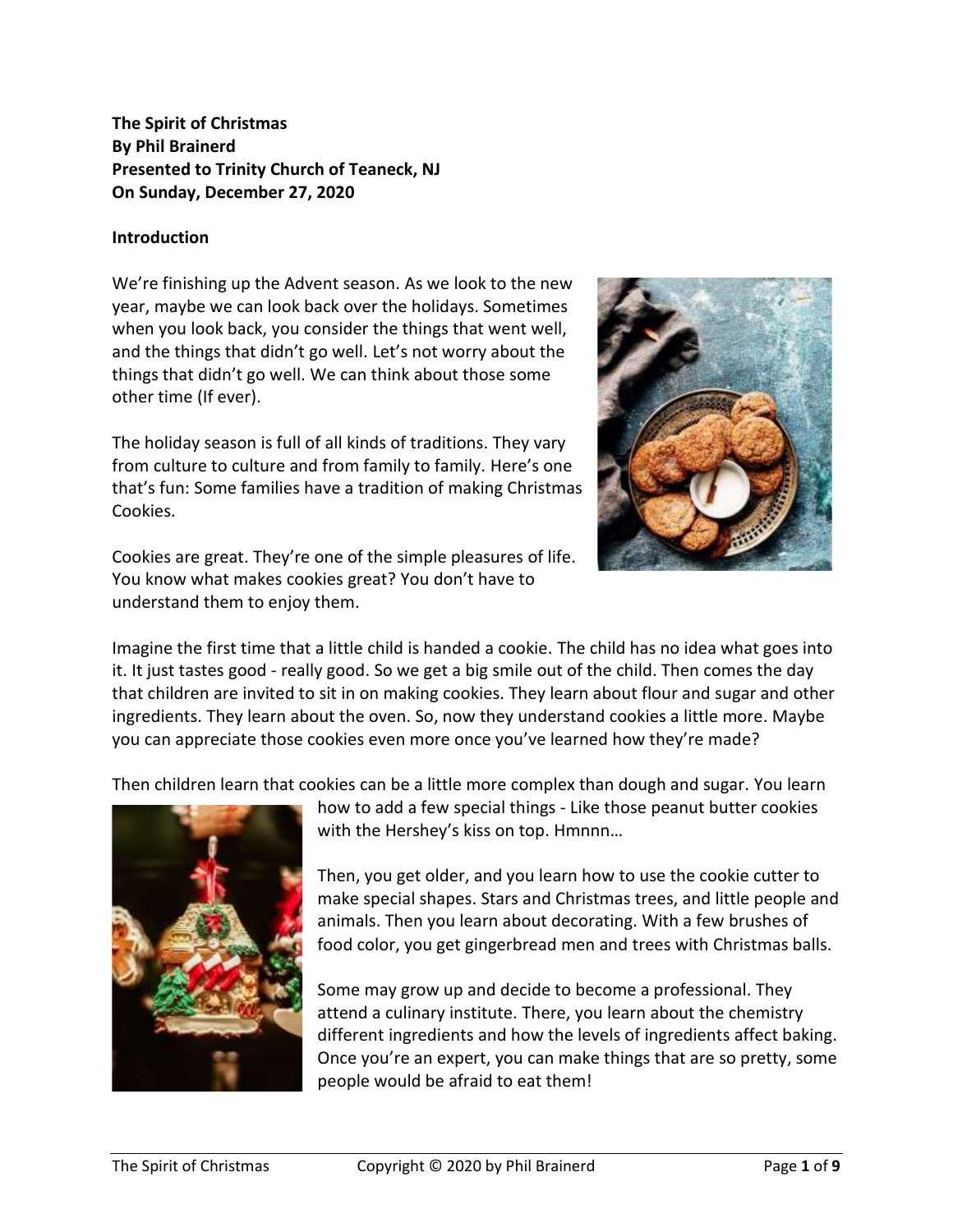Whether simple of complicated, bare, or beautifully ornate cookies are great. They're great if you have no idea how they're made. They've even better once you learn what's inside.

I think Christmas is like that. You can be a small child looking at a simple manger scene and know what Christmas is. You can feel joy singing songs about Christmas. You can do those things and feel the Peace, Hope, Joy, and Love of Christmas. But you know something? If you dig a little deeper, you find that the message of Christmas has some complexity to it. And if you learn it, you can enjoy Christmas all the more.

Let's do that today. Let's look a little more intently some of the Christmas story. We'll pick one part and look deeply - A part that's often neglected. If you understand it, you can more fully understand the God who gave us Christmas.

You often hear about the "spirit of Christmas". When we hear that, we think of happy feelings. We think of families and decorations. But there's a Spirit involved in the Christmas story who is far more important than any good feeling we have. That's the Holy Spirit of God. Today, we're going to look at the way the Holy Spirit was involved in the Christmas story. And we'll learn why it's important for us.

Let's begin.

### **I. The Spirit was involved in the birth of Jesus.**

The first thing we see is that the Spirit was involved in the birth of Jesus.

18 This is how the birth of Jesus the Messiah came about: His mother Mary was pledged to be married to Joseph, but before they came together, she was found to be pregnant through the Holy Spirit. 19 Because Joseph her husband was faithful to the law, and yet[e] did not want to expose her to public disgrace, he had in mind to divorce her quietly. 20 But after he had considered this, an angel of the Lord appeared to him in a dream and said, "Joseph son of David, do not be afraid to take Mary home as your wife, because what is conceived in her is from the Holy Spirit. 21 She will give birth to a son, and you are to give him the name Jesus, because he will save his people from their sins." 22 All this took place to fulfill what the Lord had said through the prophet: 23 "The virgin will conceive and give birth to a son, and they will call him Immanuel" (which means "God with us"). (Matthew 1:18-23)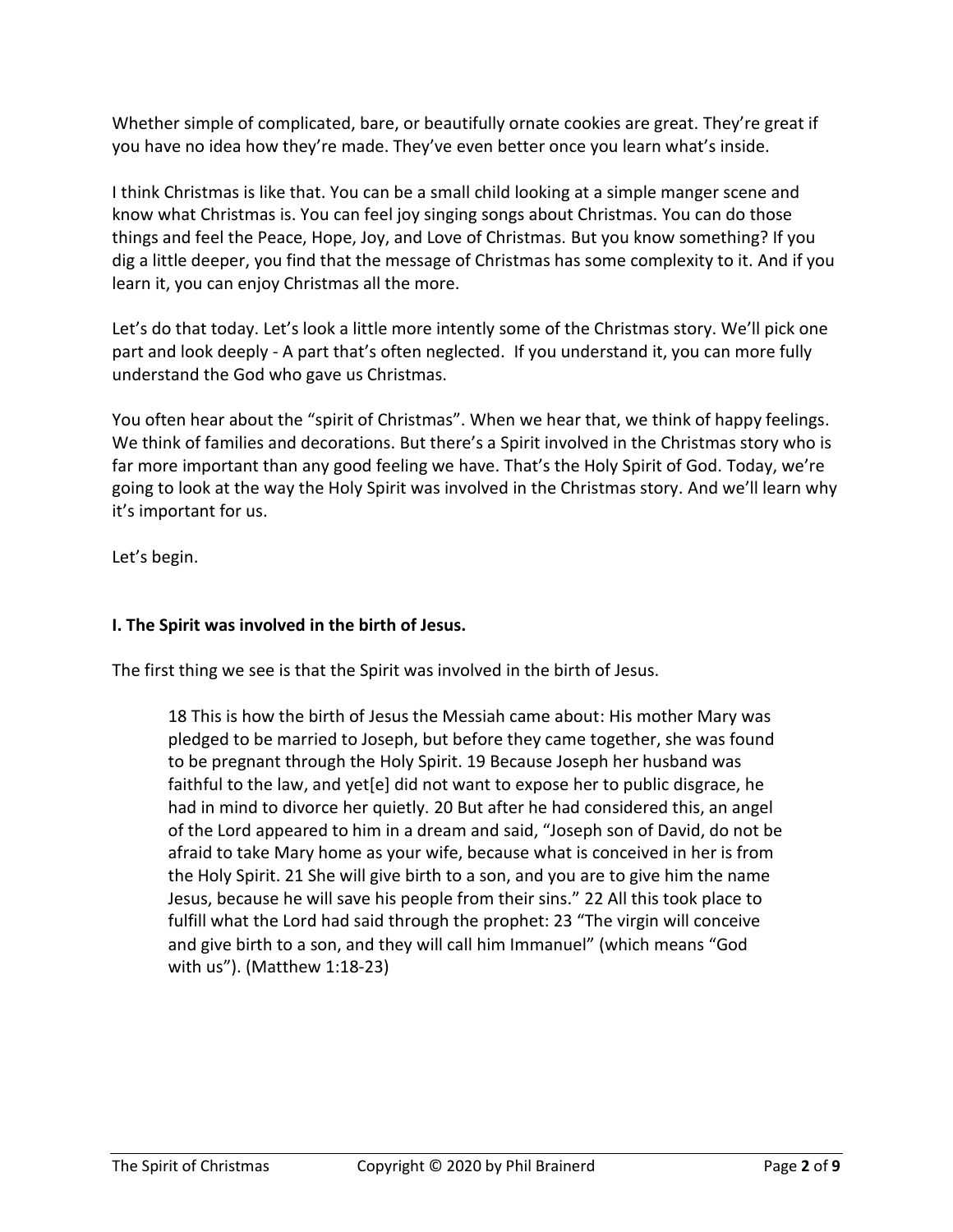We just read that Mary did not conceive her first child in the normal way. Joseph, her husband was not involved. Instead, we're told that the child was conceived through the Holy Spirit.

We believe the Bible teaches that God is complex - He is Trinity: Father, Son, and Holy Spirit. All members of the Trinity are all fully God. They are all equal. And yet, they have different roles. The Father directs. The Son and the Holy Spirit submit to the Father. Here's how Jesus described that:

Very truly I tell you, the Son can do nothing by himself; he can do only what he sees his Father doing, because whatever the Father does the Son also does. (John 5:19)

One of the things the Son does as he obeys the Father is creating things. We learn this at the beginning of the Gospel according to John:

1 In the beginning was the Word, and the Word was with God, and the Word was God. 2 He was with God in the beginning. 3 Through him all things were made; without him nothing was made that has been made. (John 1:1-3)

So, God the Father directs that something comes into being. God the Son creates it. What does the Spirit do? Here's what Jesus says: "The Spirit gives life. (John 6:63)" The Spirit is the lifegiver, the energizer. We saw him doing that at the creation of the world:

1 In the beginning God created the heavens and the earth. 2 Now the earth was formless and empty, darkness was over the surface of the deep, and the Spirit of God was hovering over the waters. (Genesis 1:1-2)

Right from the start, God the Father directs. The Son, the Word of God, creates. And the Spirit is there close by, ready to give life and energy.

Later, it comes time to make humans:

7 Then the Lord God formed a man from the dust of the ground and breathed into his nostrils the breath of life, and the man became a living being. (Genesis 2:7)

The words that are used for "Breath" and "Spirit" in the Bible are closely related. Here's why: If you're breathing, that means you're alive. If you have breath, you have life. If you have breath, your spirit lives in your body. So, "Spirit" and "breath" and life are related.

The Spirit was there at the Creation to give life to Adam. It makes sense that the Holy Spirit of God was called in when God the Son needed a human body.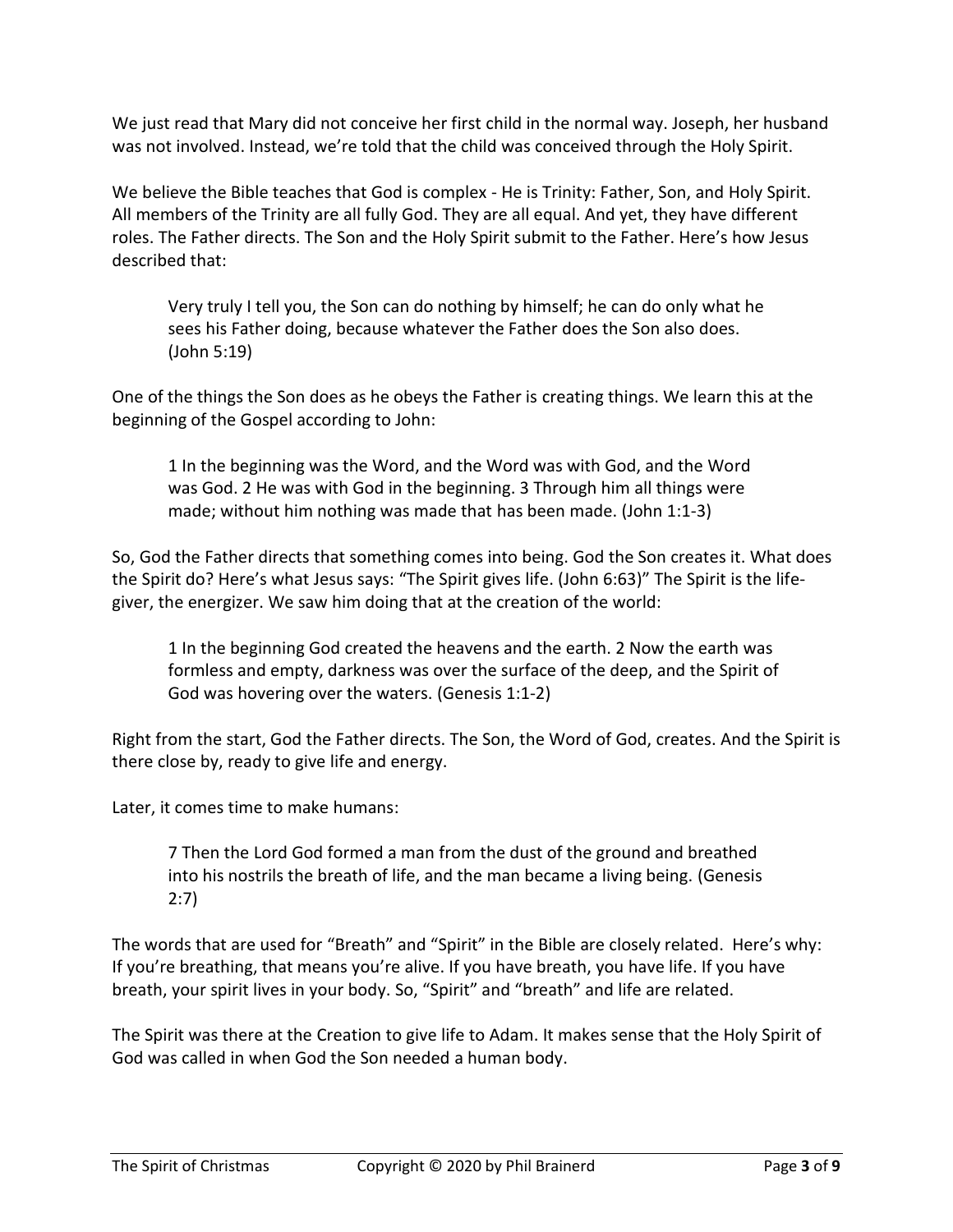Let's be reminded of how Luke tells the story. The Angel Gabriel has just appeared to Mary. He's told her she will have a baby. Mary doesn't understand how this will happen without a man.

34 "How will this be," Mary asked the angel, "since I am a virgin?" 35 The angel answered, "The Holy Spirit will come on you, and the power of the Most High will overshadow you. So the holy one to be born will be called the Son of God." (Luke 1:34-35)

So, the Spirit will "come", and the "Power of the Most high" will "overshadow" Mary. With the Holy Spirit there's life and energy and power.

We can see that the Holy Spirit was powerfully involved in the birth of Jesus. What else did the Holy Spirit do in the Christmas story?

# **II. The holy Spirit moved the prophets who predicted Jesus.**

Next we learn that the Holy Spirit moved the prophets who predicted the coming of Jesus, the Messiah. Let's be reminded what we read from Matthew earlier:

22 All this took place to fulfill what the Lord had said through the prophet: 23 "The virgin will conceive and give birth to a son, and they will call him Immanuel" (which means "God with us"). (Matthew 1:22-23)

When we discuss the topic of "Hope" during Advent season, we also go into the fact that prophets predicted the coming of the Messiah centuries before the event happened. How were they able to do this? Peter gives us the answer:

20 Above all, you must understand that no prophecy of Scripture came about by the prophet's own interpretation of things. 21 For prophecy never had its origin in the human will, but prophets, though human, spoke from God as they were carried along by the Holy Spirit. (II Peter 1:20-21)

So, when the prophets of the Old Testament predicted the coming of Jesus, they were doing so because the Holy Spirit helped them. We're told that no prophecy of Scripture came about because a prophet was making it up. None of the prophets stood around and said, "Hmmm… what is God doing today?" No! We're told they were carried along by the Holy Spirit.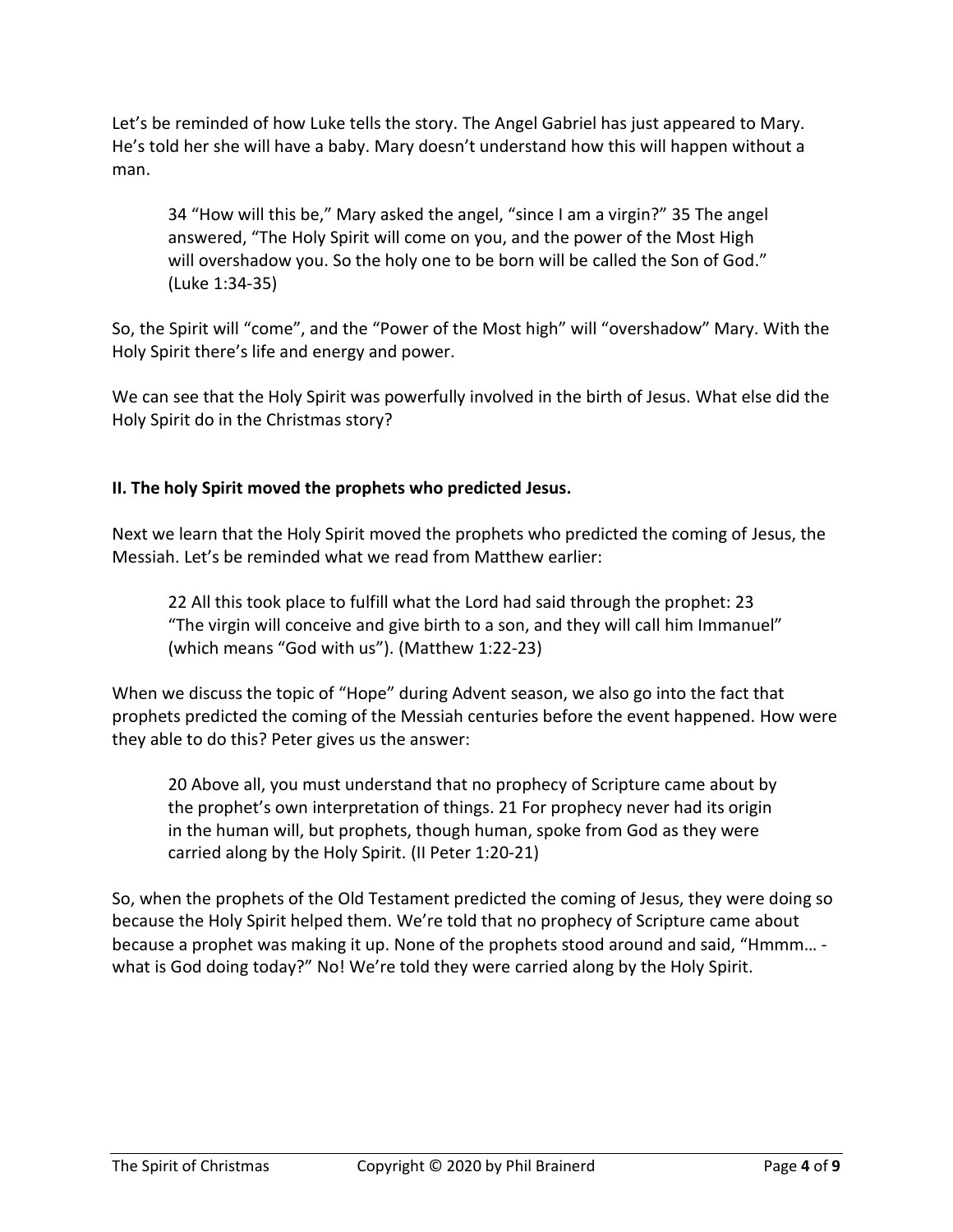

The picture here is of a sailing ship in the ocean. When the wind blows, the ship can put up its sails and catch the wind. The wind gives power to the ship so it can move along. No wind – no power. No wind – no movement. The Holy Spirit is like that wind. Also, the ship needs to cooperate with the wind. The ship needs to raise its sails. No Sails, no power. No Sails, no movement. This is what the ancient prophets did. They allowed God's Holy Spirit to carry them along.

In fact, this is true of the entire Bible.

16 All Scripture is God-breathed and is useful for teaching, rebuking, correcting and training in righteousness, 17 so that the servant of God may be thoroughly equipped for every good work. (II Timothy 3:16-17)

Once again, we see the relationship of breath and spirit. Some translations say "inspired" instead of "God-Breathed", but the words "God-breathed" are actually the literal translation of the original text. We see here that the writers of both he Old and New Testaments of the Bible were receiving words that were breathed out by God.

We've just learned two things about the Holy Spirit and the Christmas story: First, the Holy Spirit was involved in the birth of Jesus. Second, the Holy Spirit was part of the prophecies that led Bible writers to predict the coming of the Messiah. Let's ask: What does this mean for us?

#### **III. What Does This Mean for Us?**

We can find the answer when we understand why Jesus had to be born of a virgin. All humans have a terrible problem - Sin. Sin is not just a problem of behavior. It certainly involves behavior, but sin goes deeper than that. Sin is a problem of status. We enter that status from the day we're born. In fact, from the day we're conceived.

5 Surely I was sinful at birth, sinful from the time my mother conceived me. (Psalm 51:5)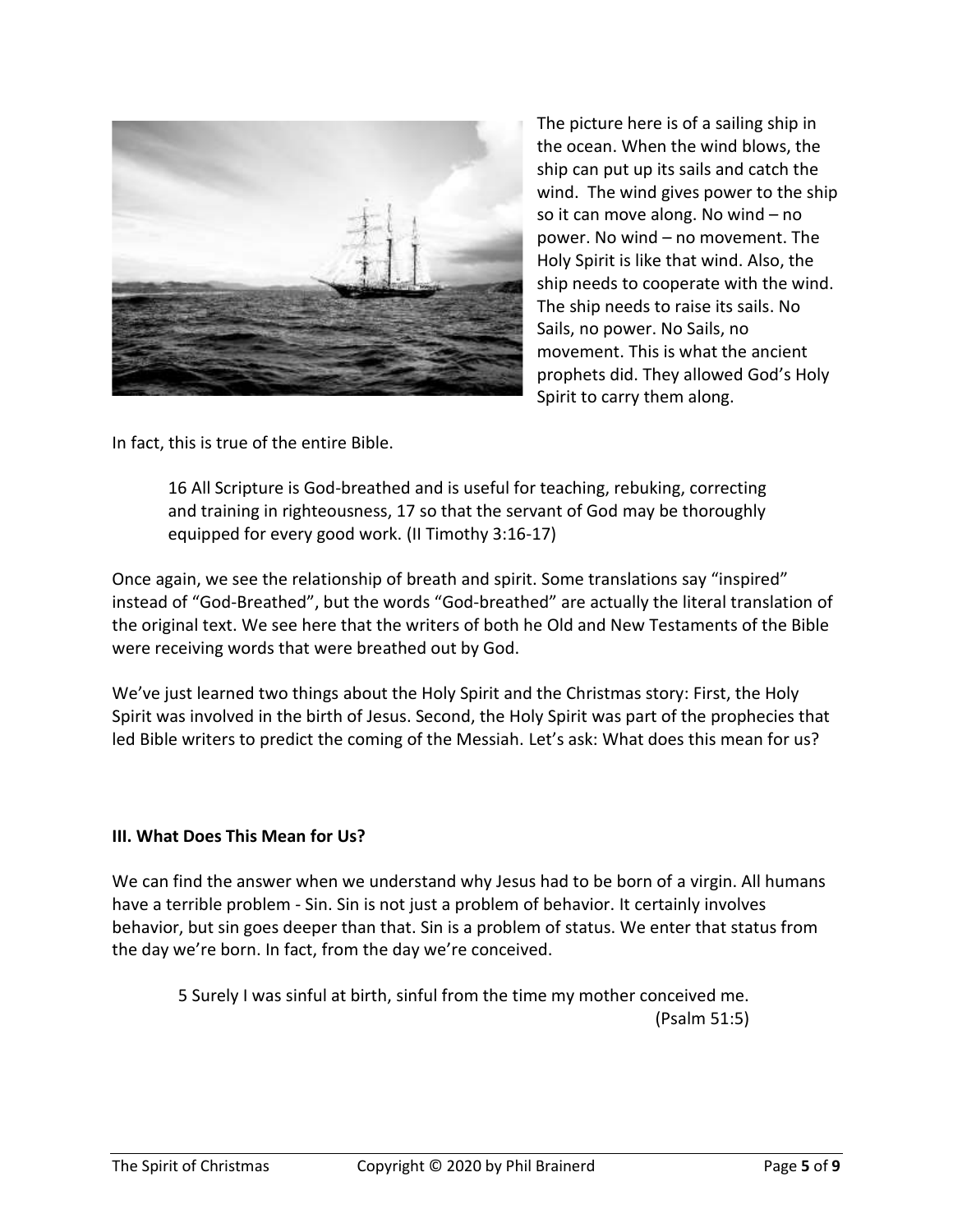How did that happen? When the first humans, Adam and Eve sinned, they caused sin to infect every human that followed. And because of sin, there is death.

12 Therefore, just as sin entered the world through one man, and death through sin, and in this way death came to all people, because all sinned— (Romans 5:12)

So we see that sin entered the world through the first man, Adam. All humans are tainted by sin. That's why Jesus had to start with something different. He needed to be born in a special way. He needed a special supernatural start so he could have a sinless body. The Holy Spirit created this new life in Mary's womb.

Because of this, Jesus can offer us something new:

21 For since death came through a man, the resurrection of the dead comes also through a man. 22 For as in Adam all die, so in Christ all will be made alive. (I Corinthians 15:21-22)

In order for this to work for you, something has to happen. Somehow, you must stop being in Adam and instead, be in Christ. To do this, you and I must be born anew. We must be born again. How does that work? Here's how Jesus described it to a great leader of the Jewish people.

3 Now there was a Pharisee, a man named Nicodemus who was a member of the Jewish ruling council. 2 He came to Jesus at night and said, "Rabbi, we know that you are a teacher who has come from God. For no one could perform the signs you are doing if God were not with him." 3 Jesus replied, "Very truly I tell you, no one can see the kingdom of God unless they are born again." (John 3:1-3)

So, here's this man Nicodemus. He was a very respected teacher in Israel. He's spent years studying. He's approved. He's authorized. Because of all this, he thinks of himself as a good man. In his mind, he has arrived. He comes to have a friendly chat with Jesus. Maybe he thinks they'll discuss history? Maybe he thinks they'll discuss fine points of theology? Maybe he thinks he'll find a way to fine-tune his spiritual life?

Jesus cuts him off before the conversation can even get started. Jesus says, "forget about finetuning your spiritual life". He says, "You must start from scratch - You must be born again."

Nicodemus is very confused by all this. So, Jesus explains. It's during this explanation that Jesus utters what are probably the most well-known words in the Bible: "…whoever believes in him (Jesus) shall not perish but have eternal life. John 3:16"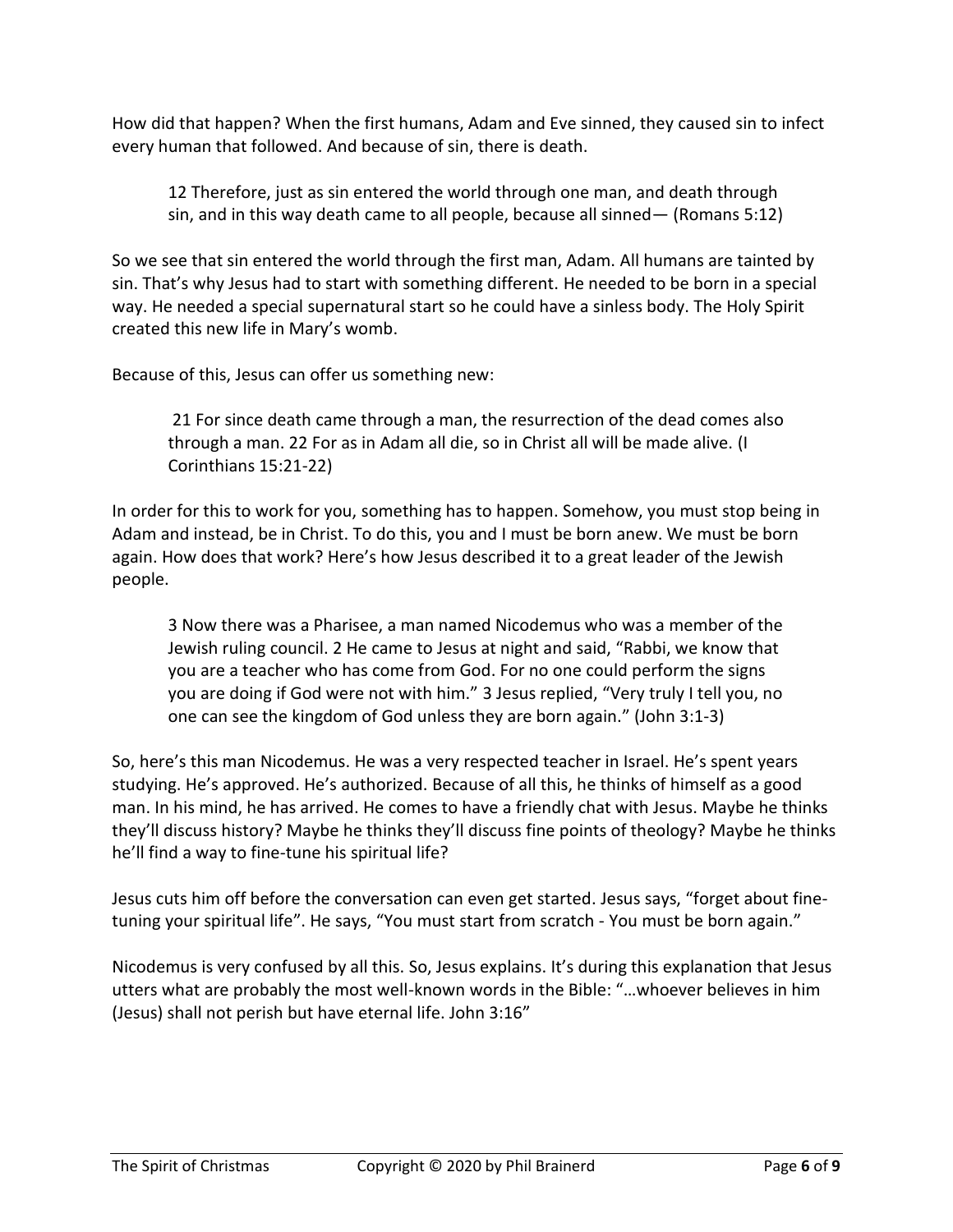So, to answer our question: What does all this mean to us? It means we all need to realize that Christmas is not just about the birth of a child in Bethlehem. It's about us needing to be born anew. We all need to be born again. We said that the Holy Spirit played two major roles in the Christmas story. He helped in the virgin birth of Jesus. If we believe, the power that allowed Jesus to be born in a supernatural way will help us to be reborn with new life.

We said that the Holy Spirit caused the prophets to give us the words of God. We need to ask him now to help us to understand those words. Here's what Jesus said about that: "… when he, the Spirit of truth, comes, he will guide you into all the truth. (John 16:13)"

And the Spirit does more than guide. He comes to help us through our whole life. When Jesus was baptized, we read this:

16 As soon as Jesus was baptized, he went up out of the water. At that moment heaven was opened, and he saw the Spirit of God descending like a dove and alighting on him. (Matthew 3:16)

When Jesus began his public ministry, the Holy Spirit was right there to help. In the same way the Holy Spirit was hovering over the waters at creation, he there for Jesus. When we accept Jesus as our Lord, the Holy Spirit is there to help us, too.

How can you be born again? You must first believe that you have a problem of sin. You must then believe that the Christ Child, Jesus, grew up to be a man. He died on a cross for your sins.

8 But God demonstrates his own love for us in this: While we were still sinners, Christ died for us. (Romans 5:8)

If you believe that, the Holy Spirit will give you new life. The apostle Paul said it clearly:

20 I have been crucified with Christ and I no longer live, but Christ lives in me. The life I now live in the body, I live by faith in the Son of God, who loved me and gave himself for me. (Galatians 2:20)

Let's pull this all together.

#### **Conclusion**

We've taken some time today to understand a part of the Christmas story that we don't normally hear. I hope that by studying together, we've learned things that will help us to enjoy Christmas better in the future.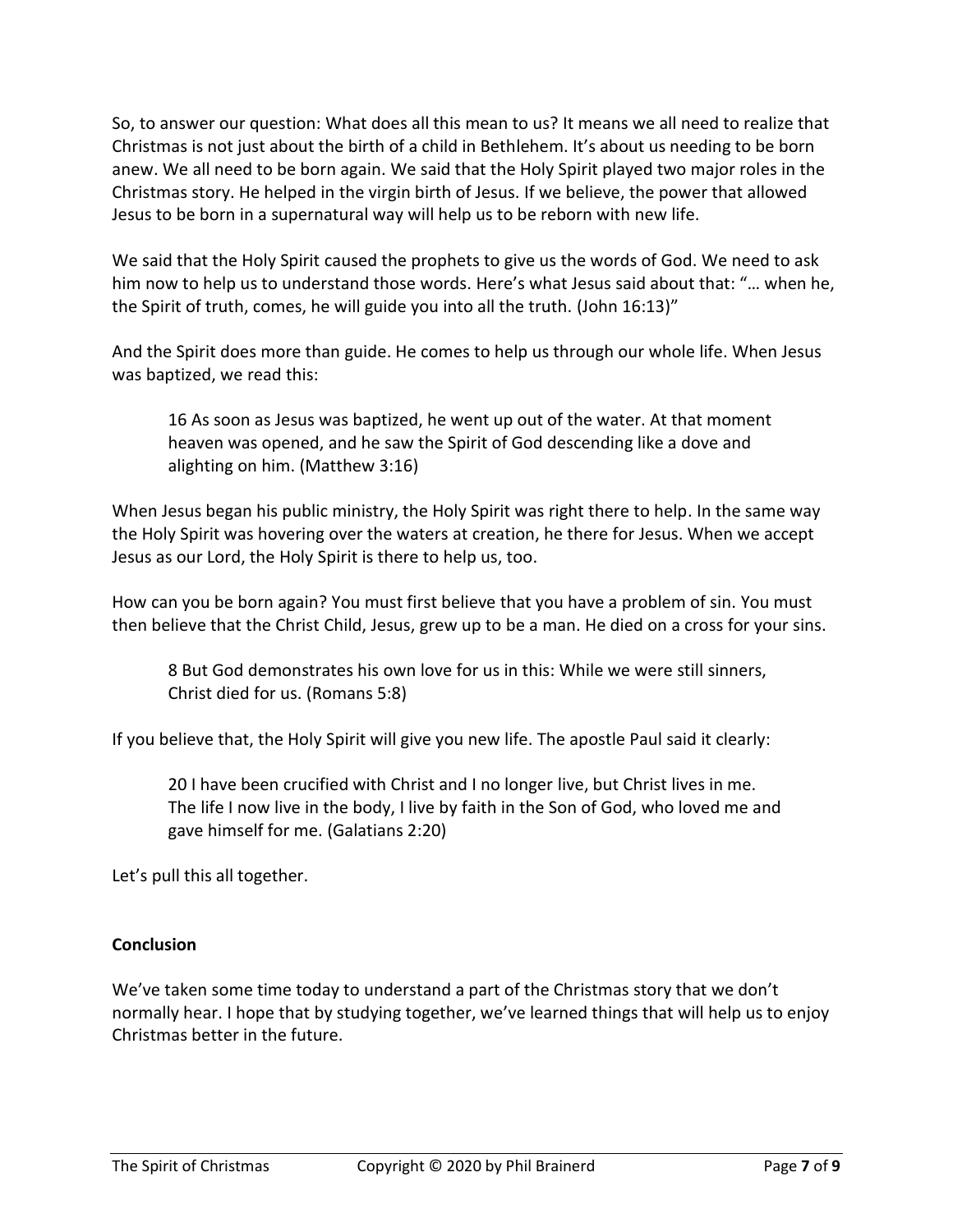Let me share an example of how this worked for me. I met Jesus while I was in college. It's funny – before that, there was a Christmas carol that I loved to sing. "Hark the Herald Angels Sing". When I it, it went something like this:

> Hark the herald angels sing. Glory to the newborn king. La la la, la la la la. La la la, la la la. Etc.

In other words, it was a great tune, but I never really stopped to listen to the words.

Then, I met Jesus. I confessed my sin and asked him to be my Savior and Lord. Now, I understand the words of the song.

> Hark the herald angels sing Glory to the newborn King Peace on earth and mercy mild God and sinners reconciled Joyful all ye nations rise Join the triumph of the skies With th'angelic hosts proclaim Christ is born in Bethlehem Hark the herald angels sing Glory to the newborn King

Christ by highest heav'n adored Christ the everlasting Lord Late in time behold Him come Offspring of the Virgin's womb Veiled in flesh the Godhead see Hail th'incarnate Deity Pleased as man with men to dwell Jesus our Emmanuel Hark the herald angels sing Glory to the newborn King